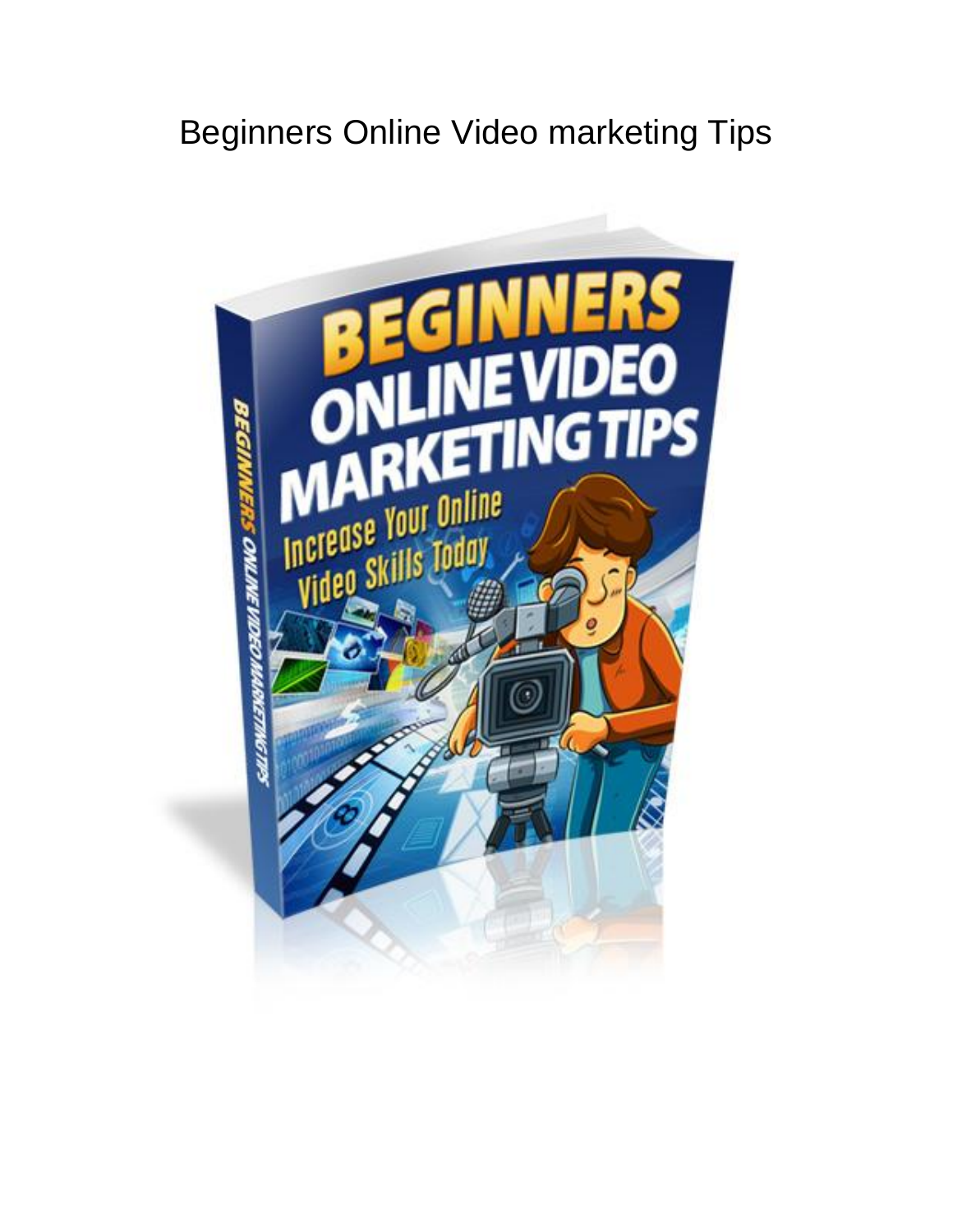# **Why You Should be Using Online Video Marketing**

If you are just starting to dabble in online video marketing, this is a very wise business decision. If you still are not sure if this is the right decision, check out these five reasons why you should be using online video marketing and what you stand to gain by making this decision.

#### #1 Your customers are spending their time watching videos

Did you know that more than 4 billion views occur daily on YouTube? It's the second largest search engine with only Google ranking higher. 55% of people watch at least one video daily and 78% watch at least one video weekly. That information in itself should have you stoked to get that video up and enjoy the benefits.

#2 Your Competition is Already Benefiting from Online Marketing Video Did you know that 81% of all senior marketing executives are using online marketing video? That's up 11% from just two years ago. Don't miss the opportunity that awaits you.

#### #3 Video is Easy to Search

When it comes to searching on Google 70% of the top 100 searches are videos. Consumers are seeking information on products and services and they are ready to buy when they find what they want. YouTube is the second largest search engine and so videos rank well and you have an optimum opportunity awaiting you with online video marketing.

#### #4 Videos are Educational, Entertaining, and Inspiring

Over 60% of consumers spend at least 2 minutes watching a video about a product they are thinking of buying. Video is excellent for marketing because it engages emotions. Viewers can get mad, cry, laugh, and learn. Viewers are far less likely to walk away from a video than an article because of the visual component.

## #5 Your Visitor is Just a Click Away From Buying

More than 34% of shoppers looking to buy apparel will purchase after watching an online marketing video compared to only 16% after watching a TV ad. When you watch a TV ad, you can't buy right then. You have to go to a store, log on to the site on your computer, or make a phone call. When an online marketing video is done correctly the visitor can instantly make their purchase and that's powerful which is why the high conversion rate.

Now that you have five good reasons why you should be using online video marketing, isn't it time to start creating?

## **Online Video Marketing - The 5 Secrets You Need to Know**

Chances are if you are reading this, you are about to undertake your own online video marketing or at the very least you still classify yourself as a beginner. Congratulations are in order for stepping outside your comfort zone and being smart enough to recognize that you could use a little help in getting it right.

Let's start by sharing with you the 5 secrets you need to know to have a successful online video marketing campaign.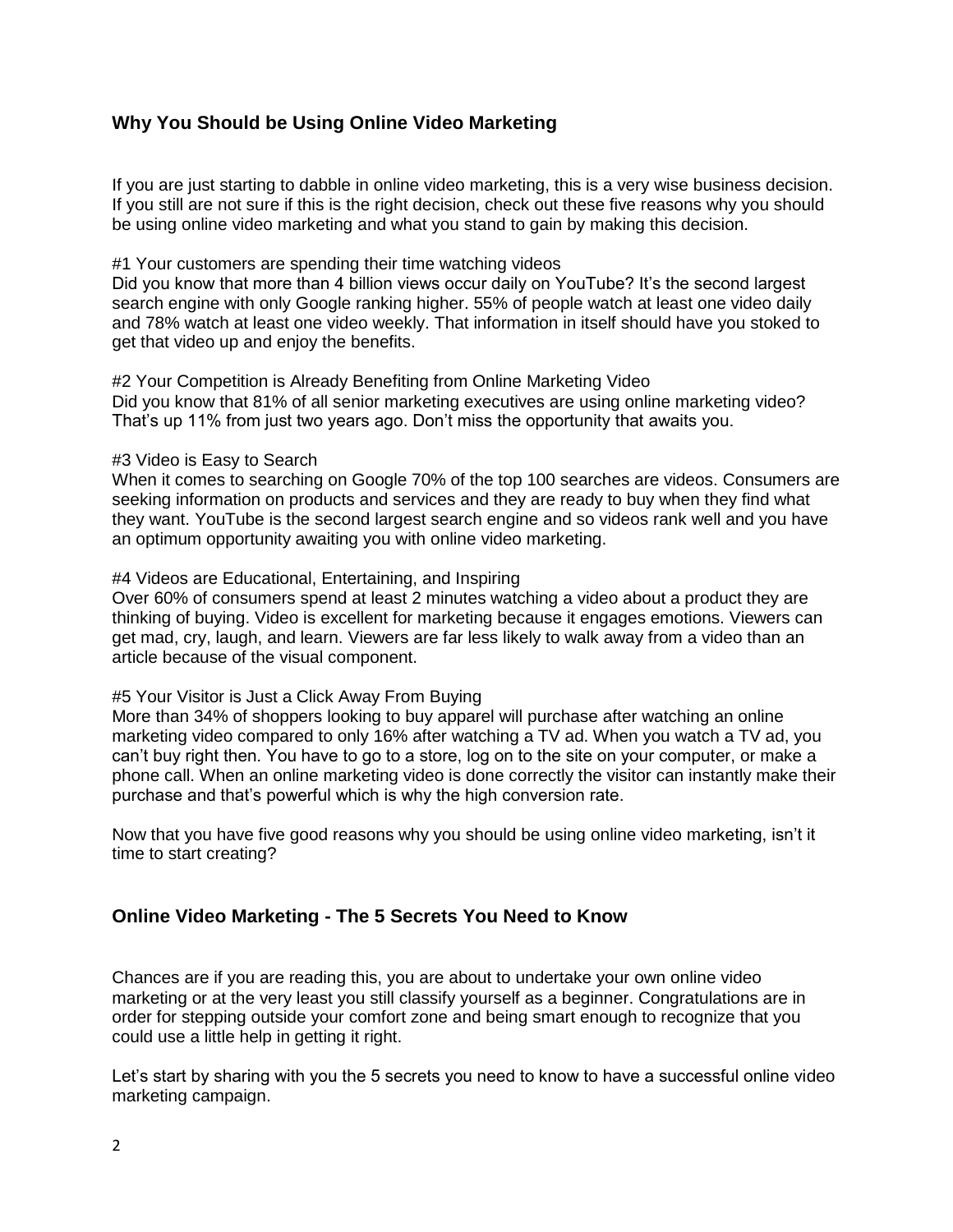## Step #1 Do the Necessary Research

We all like to go from point A to point B as quickly as we can, and in the rush to get our online video completed many fail to do the proper amount of research. The end result is disappointment. By taking some time initially to do your research you'll save time, avoid disappointment and achieve 'success' much faster.

Ironically, never before in the history of mankind has information been so readily available. Just a few clicks of the mouse and you can have all the information you need, and yet over anxious beginners skip this key step.

#### Step #2 Take the Time to Plan

A smart person once said, "Those who fail to plan, plan to fail." Is that you? This is especially true with video marketing. Don't believe me? Just take five minutes to check out a few of the videos available and it won't take long for you to find confusing, mixed up, disjointed videos that completely fail to engage you. Sadly, it's the biggest mistake that beginners make. Take your time and created a streamlined flow of information that the viewer can easily understand.

#### Step #3 Execute Your Plan

Here's where you succeed or fail – it's where your viewers will see just how much effort you put into research and planning. However, that said, even when you do your research and planning properly if you do not have the necessary equipment, resources, and skills to create an online marketing video you can still fail here. Make sure that your ability and your ambition match. Start small for your first video, grow your skills and you'll enjoy success.

#### Step #4 How Can You Improve

This is the step that separates 'the men from the boys' – it's what separates the amateurs from the professionals. If you put together one or two marketing videos and they get disappointing results, so you quit, you were never in it to win it! But if you learn from your mistakes, find out how you can improve, before long you're a real pro and before long, you'll be reaping the benefits of your efforts.

## Step #5 Ask the Experts

One of the best-kept secrets by those who are highly successful with their online video marketing is that they aren't afraid to seek help from the experts. They don't try to go it alone! There are all kinds of free and low cost help out there so why set yourself up for failure because you are too proud to take the help.

If you are new to online video marketing and you implement these 5 secrets, you'll be enjoying success before you know it and growing your business at an impressive rate.

## **What an Online Marketing Video Can do For Your Business**

Online video marketing has become the latest epidemic when it comes to marketing tools. In fact, it has gone viral. If you haven't given online marketing videos a try yet, you should, as there are plenty of benefits you can enjoy and increased sales are one of them. Let's look at what your video should accomplish for you.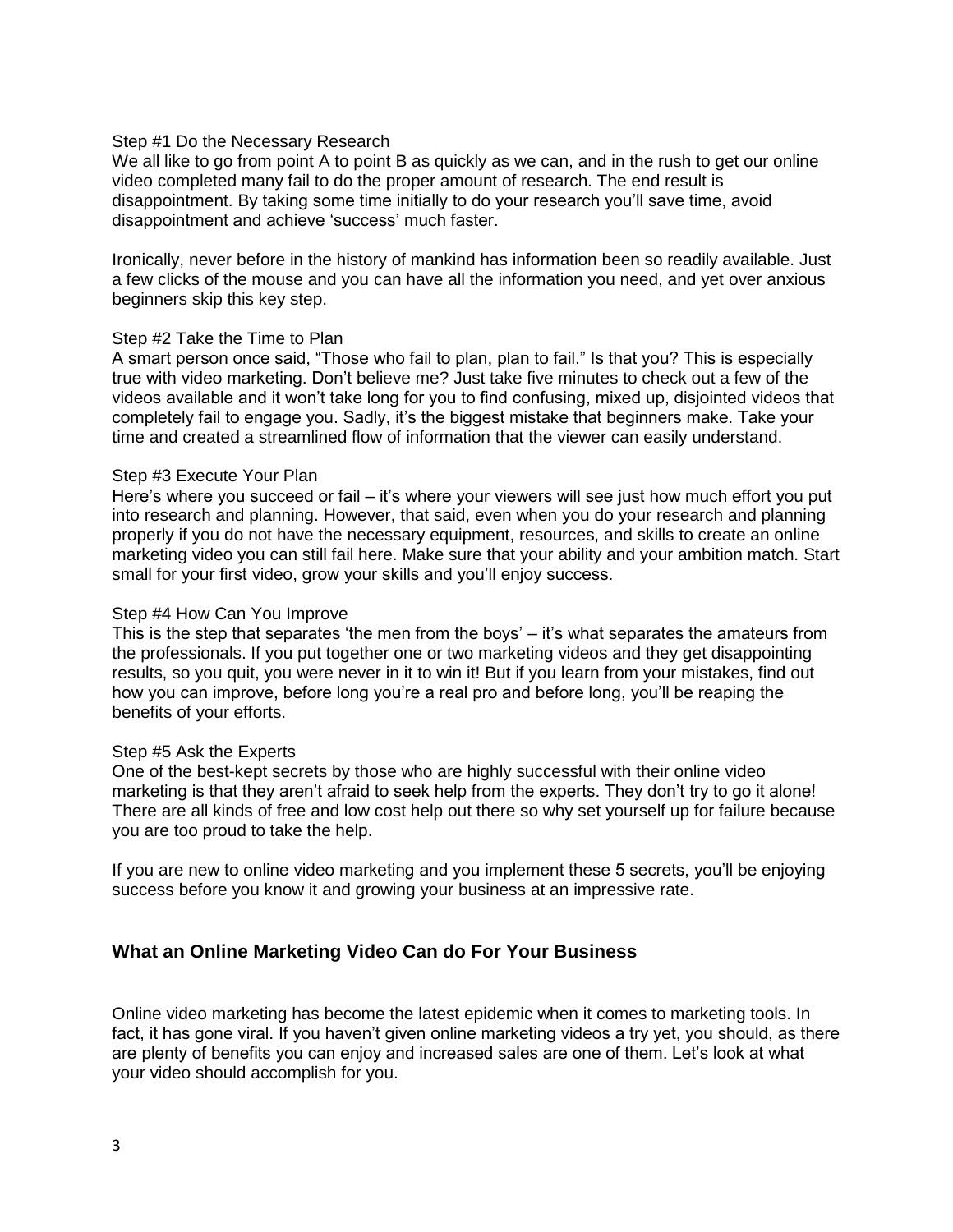#### It Should Introduce You

A video is a powerful tool that allows you to present a polished you. You can polish your online marketing presentation and then create a flawless delivery that puts in you in the best light with your potential customer.

#### Establish That You are an Expert in Your Field

When you create your online marketing video you should focus on showing your viewers your expertise. This is much easier to do with a video than text content. Adding videos that establish you as an expert to your website, blog and/or email marketing can be highly beneficial.

#### Maximize Your SEO Benefits

In the past, as far as SEO was concerned, videos were actually a liability. But that is not that case any longer. Today, videos are more than fifty times more likely to be on the first page of a surfer's search. There are three main ways a marketing video can give you a major SEO boost. 1. There is far less competition with video compared to text content. There are millions of text pages competing for the top SEO ranking, but only thousands of video pages competing for the same space.

2. Videos are ranked much quicker than text content. It takes hours for videos to get ranked and weeks for text to get ranked. That also gives video the ability to be very current.

3. Videos often go viral. It is much more likely that a person will share a video than text. This is especially true when you put together a really good video.

Online video marketing is affordable, requires only a webcam, a microphone, and a good script to begin to enjoy the benefits. Take some time to fine tune your message and make it easy to understand. That way you'll enjoy the greatest benefit.

Online marketing videos are the hottest tool business owners have at their fingertips. In today's online environment a video is far more likely to lead to a sale than even the best text content. Don't let this opportunity pass you by.

## **Strategies for Follow up on Your Marketing Videos**

Marketing videos are 'hot.' They are a great way to increase your viewers and your customer base, which means an increase in your revenues. Follow up is also an important step in successful marketing videos. Let's look at some very effective strategies.

You are going to have to experiment with follow up techniques. Remember nothing is a waste of time. You can learn from every experience. So just because you have made your marketing video doesn't mean you are done. It is time to promote it – all of the action you take after you post your online marketing video works towards growing your exposure and that's important.

Try these video campaign follow ups:

\* Monitor comments that are left on your videos and then reply to those comments. You can develop conversation about your industry, your brand, your products, etc. and of course answer any comments tied directly to the video.

\* Always measure your statistics. If you have a call to action, monitor the sales that come off that call to action. If you have links to your site then monitor those links.

\* Answer any questions that come up. If your viewers are debating topics, you discussed in the video, answer any questions that arise, and allow them to continue the conversation.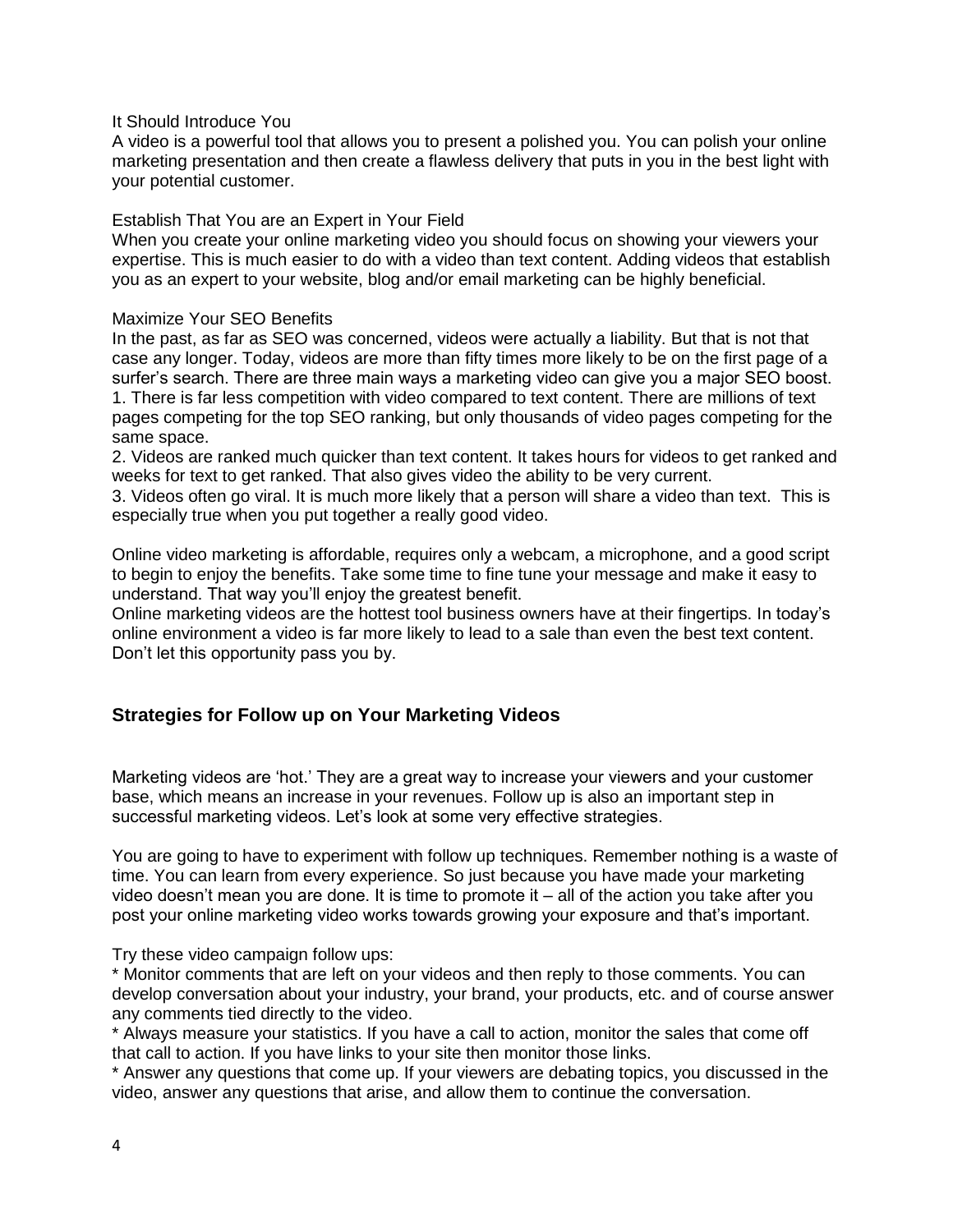Podcasts for your videos are a good follow up. Don't make the mistake that it's done once you post your video to YouTube. Create podcasts, which will help to follow up on your YouTube videos. It will allow you to expand your visibility to millions of possible viewers. You will need to have web host for your video files if you are going to create a podcast feed.

You can also make use of YouTube annotations. These will direct traffic to additional videos you have or to a call to action. This is a great follow up that can be of great value. It is also beneficial if your information in the video has become out of date and you can add an annotation directing viewers to the new video that has been updated.

The follow up is very important in your online marketing video is very important to enjoying the full benefit of your video campaigns. It is a common mistake of beginners not to follow through and incorporate the follow up with their online marketing video campaign. Don't let this be your mistake!

## **How to Create Your Online Marketing Video for Less Than \$100**

It's a bit of a catch 22 – your business needs a video to start selling but you need to sell to afford to have a video done, which is why you'll want to read on. There are plenty of options and you can actually get your online marketing video going for less than \$100 with this step-by-step guide.

## #1 Write a Script

The basis for a good video begins with the script, so take your time and get this part right. You want to capture the viewer's attention, tell what your business is about in a way that's easy to understand, and keep your visitors engaged.

You might do a video that shows your viewers how to do something or explains how to fix something. Don't forget to close with your company name and invite your viewers to call you, sign up, buy something or whatever the next step is.

## #2 Record Your Voiceover

Once your script is complete, you need to do the voiceover. You'll need a decent microphone, a space that's echo-free, and a good voice. If you don't have a good voice recruit family or friends to help you out here. You can also hire a pro to do the voiceover.

#### #3 Create the Necessary Visuals

Before you start to create your visual assets, you'll need to complete your video. It's helpful to brainstorm and create a written storyboard with your script to see how it best plays out.

If your video is not going to be live, there are a number of ways of getting still video footage. Sites like Getty or iStockPhoto have thousand of images that are royalty free. If you have your own camera, you can take your own images. If you are giving directions or doing 'how to' videos you can also use screen capture.

#### #4 Editing your Video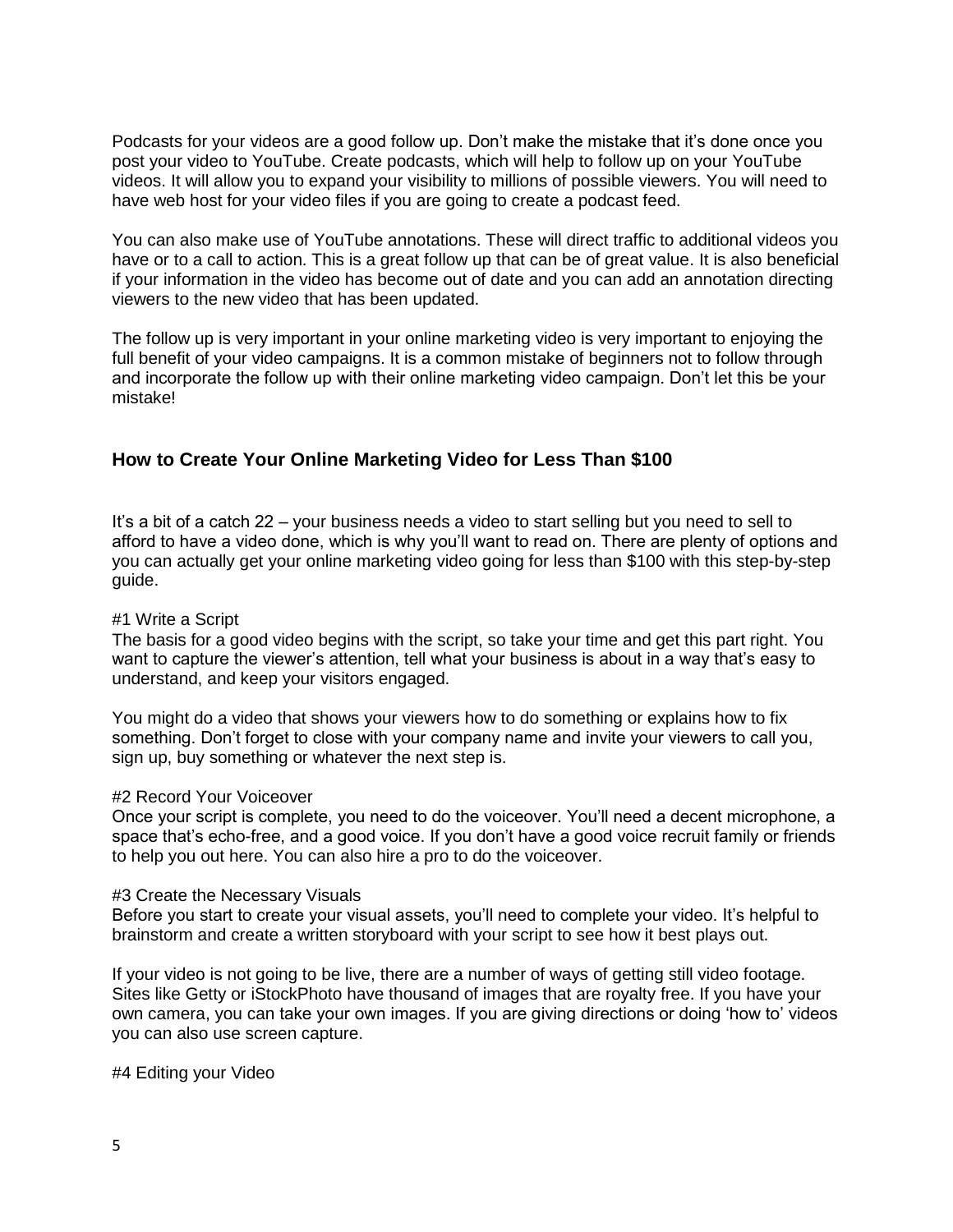Now you need to put all of it together. Here's where you bring your project to life. Most professionals use Adobe After Effects but there are some other cheaper options like Camtasia or PowerPoint. The software is fairly easy to learn.

#### #5 Add SFX and/or Music

Next, you'll want to add any special sound effects or music. However, remember, it is not legal to just pick a song and use it. There are many stock music websites online so you can purchase royalty free tracks for under \$50. Make sure your music track doesn't drown out your voice track. Fading In and Out is a nice technique that adds a professional touch.

## Step #6 Publish your Online Marketing Video

That's it, you're ready to publish. YouTube is the most popular site for publishing. The MPEG-4 format is ideal for high definition. Make sure your video has a good title and description. Also, make sure that you do a good job with your tags so that the right people find you.

There you have it. Six steps to get your first online marketing video up and running, and all for under \$100.

## **Make a Professional Online Marketing Video on a Budget**

If you've decided to get involved with online video marketing, you may be considering using a professional video production company. This can be a great idea, as you'll get a top quality video. However, if you are like many small businesses your budget is small and your need great. This may inhibit your ability to hire a professional video company. This shouldn't stop you – you may not be aware that making your own online marketing video is not nearly as difficult as you might think.

Start by taking advantage of the many free video editing software programs. You might already have the equipment you need – a microphone and a webcam, and you need a plan. Let's have a look at what you need start producing your own video on a budget.

## A Quality Microphone

If there is one thing you need to buy that's of the highest quality, it is your microphone. Viewers will put up with grainy or choppy video, and they'll live with pictures and without animation, but if the sound is poor they'll hit the back button so fast you won't even be able to say 'bye.' There are a number of good quality mikes available for a reasonable price. The Samson G Track USB microphone is one of them. Another is the Yeti, which is made by Blue Microphones. Take a little time to review the pros and cons of the many microphones on the market that fits your budget.

## A Quality Camera or Webcam

Depending on the type of video you will be doing, you'll need either a quality video camera or a webcam. While a lot of online marketing videos can be shot using a webcam, if you are planning to do live action you'll need the right camera. Look for something that does live streaming video like the Sony Bloggie HD for around \$129. While you shouldn't expect professional quality from this gem, it is reasonable for doing blogs, video tutorials and video marketing.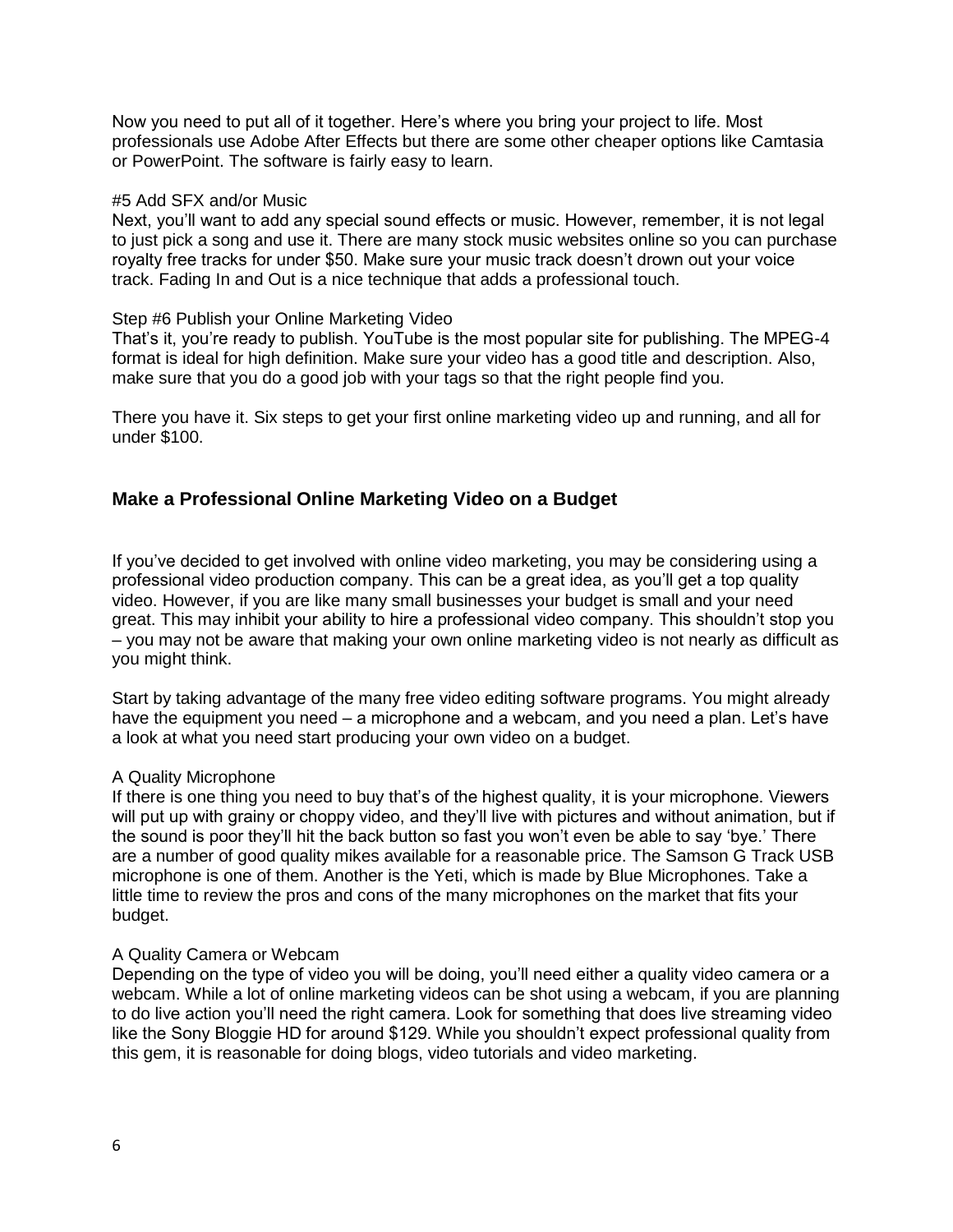You might also want to capture screen shots right from your computer. This is especially useful when doing tutorials. There are plenty of free programs that can do this for Snipping Tool and Screencasts are two such programs. They are easy to use and give you the opportunity to create professional looking videos.

If money is no object and you have the budget to hire a professional, then do so, but if you are like most entrepreneurs with small businesses, money is an object. In which case you can take the project on yourself with only a small investment in equipment.

# **Online Marketing Videos – 4 of the Best Tips You'll Ever Find**

If you consider yourself a beginner when it comes to making online marketing videos, we have some great tips for you. After all, your real goal is to be successful right from the start. So let's have a look at 4 of the best tips you'll ever find.

## Best Tip #1 Don't Make Your Video a Lonely Video

One of the most common mistakes beginners make is to sink their entire budget into one high quality video and hope that they get the success they are hoping for from that video. The vision is to instantly create brand recognition and step ahead of the competition increasing their revenue ten-fold.

Let's rewind. While this can happen, it's not the norm and you are gambling your entire video budget on one production. A wiser choice would be to create a series of videos. Don't make one video and leave it hanging there all by itself. View your video as part of an ongoing marketing campaign, so when you begin to create your video think of a dozen or so topics that tie together that you could produce a video for each. The videos can be short – in fact, viewers have a short attention span, so the faster you can get to the point and give them the important information the better. So instead of investing your entire budget in one video why not break it into at least six videos or even more.

## Best Tip #2 Reduce Reuse Recycle

Before you spend a bunch of money to create your video, first look at what you have handy. Perhaps you have some sales material from your supplier, perhaps there is industry material available, consider using staff interviews or guest interviews, include customers in your video, do a tour of your facilities or office, try doing a 'day in the life,' video. Just get creative and use what's around you to keep costs down and make your videos really interesting.

## Best Tip #3 Take Advantage of Events

This is yet another way to get some great content for your video. Events provide some great opportunities for material. You may be able to capture live product demos, presentations you do or another member of your company does, interview with speakers and visitors, etc. The key is to be creative and take advantage of the resources that are there for you to use. That's how you can really make interesting videos and keep your costs down.

## Best Tip #4 Make Videos That Work on All Devices

The number of professionals that are accessing content while they are on the go keeps growing. The number of individuals professional and non-professionals, your potential customers are busy and they are taking advantage of smartphones, tablets, iPads, and other mobile devices.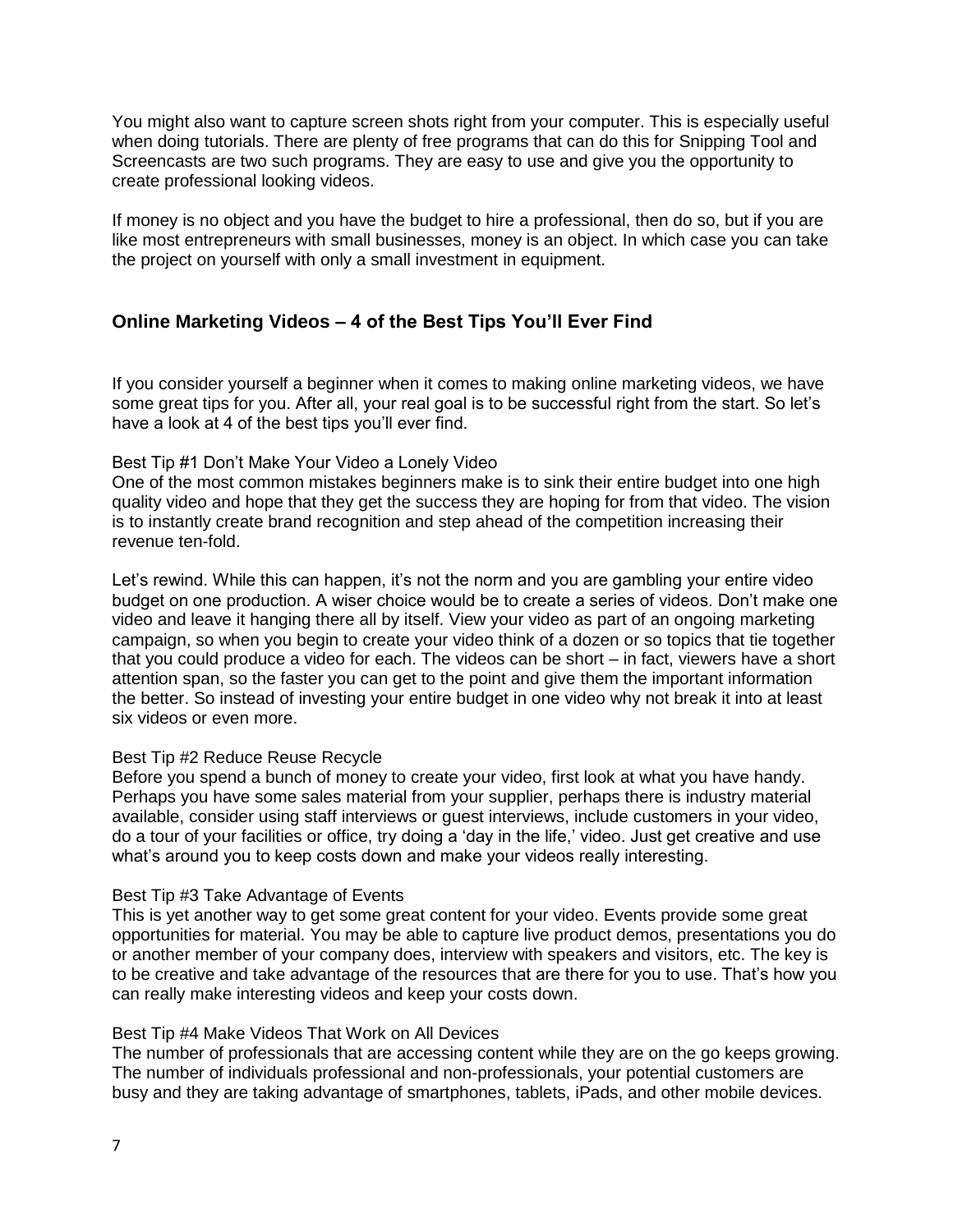That means you need to make sure that you create a video that will work across all devices. This will give you the maximum exposure and distribution, which equates to the highest sales opportunities.

If you incorporate these 4 best tips into your online marketing video, you are setting yourself up for success.

# **Getting Over Your Fear of Creating an Online Marketing Video**

You hear others talk about inbound marketing but at this point, you aren't quite sure where you stand on it. Most will agree that video seems to be an excellent tool to help get new leads and then to connect with those new leads, eventually transforming them into happy customers. But most marketers would also agree that doing marketing video is completely different than any other marketing technique.

If you are afraid to explore marketing videos, you aren't alone. Most of us find ourselves so scared to death after hearing others describe it as 'tough' or 'too hard for beginners.' We're here to tell you and convince you that those are nothing but mere fallacies and that you just like anyone who has created a video before you can do this. There's a lot of negative talk around the marketing video, but think about this; if your competition can keep you away from doing, successful videos it's better for them. The solution is to make it sound like videos are very difficult to do and they are not!

Contrary to what you might have been told, you do not need expensive camera equipment and you do not need expensive editing software to create a video that works. Your video also does not have to consume all of your time nor does it have to be difficult to make. Those are all myths and fallacies that are floating around the internet.

So start right now – get out your webcam, make sure you have a decent mike, and start to create an online marketing video. You can make it short – that's okay because your viewer's attention spans are short. A video is super easy for your viewers to digest and 'get.' It allows you to create a personal message where your visitors can see who you actually are, get a feel for your personality, recognize that you are genuine, and begin to build trust. Video has the ability to connect with emotions and that means they are much more likely to share your message with the people they know.

It is time to lose your fears, forget what you have read and just go for it. What is it you have been thinking about creating a video on? Start with a topic, create a solid plan, decide what you want to say and how you want to say it, and then go for it! After the first video, you'll wonder why you didn't take advantage of this powerful marketing tool earlier.

# **How to Create Your Online Marketing Video**

If you are ready to create your first online marketing video, you're at the right place. Videos are the perfect way to promote your online business no matter what products or services you're are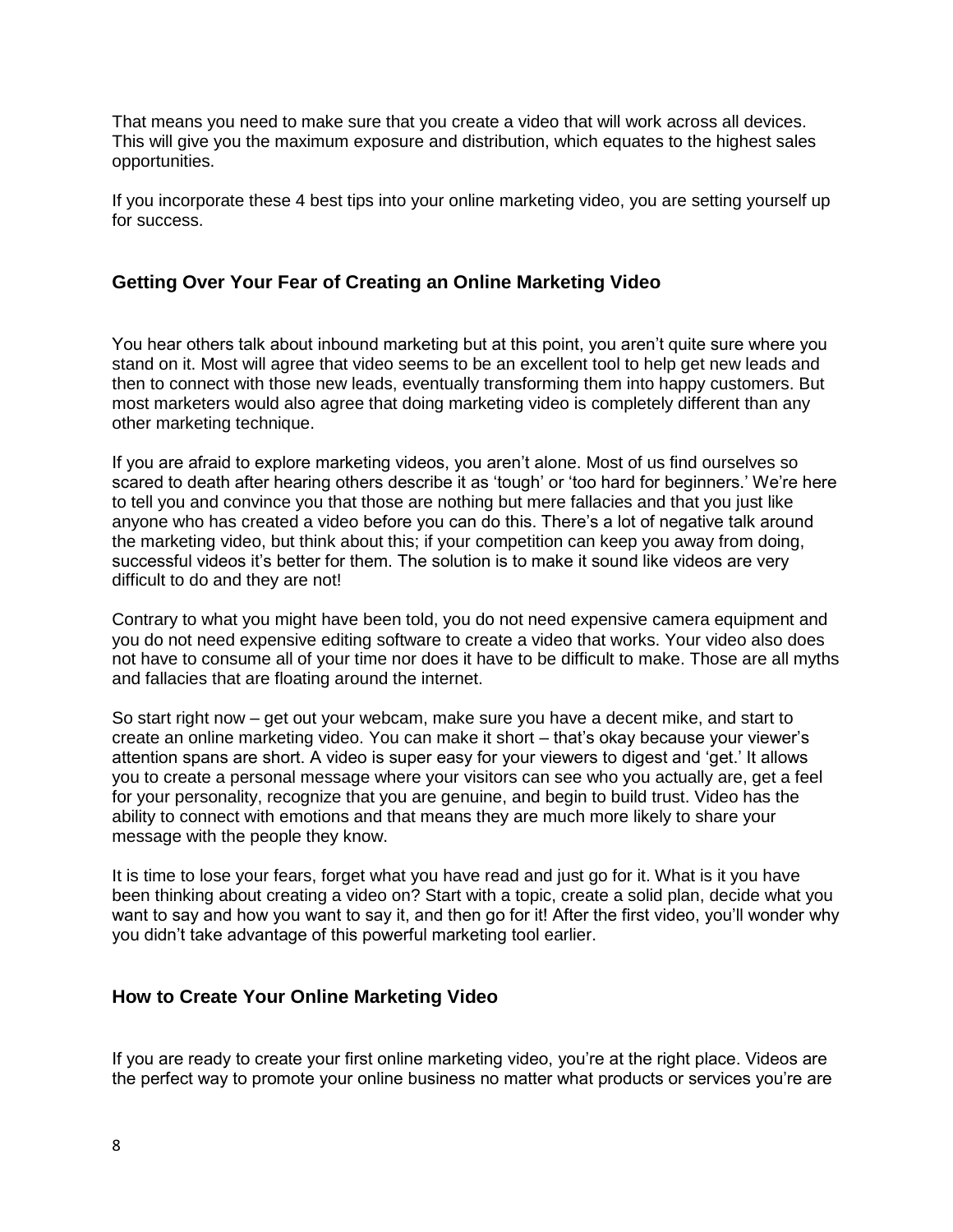marketing. Videos can be promoted on social networking site, your website, and on many other sites as it is an inexpensive marketing tool. Let's get started.

## Getting Started

The first thing you need to do before you start making your video is to prepare. Making it up as you go will leave you with a video that's disjointed and hard for your reader to understand, so write out what you want your video to include. Also, keep your video short and focused on your message. It should not be more than 5 minutes long. The attention span of viewers isn't any longer.

#### What are Your Goals?

Your first goal is to do a quality video that gets your message out and to do it in less than 5 minutes. However, what's the message itself. Make sure you know what that is you are trying to tell and sell your viewers. Then make sure that you focus on it.

#### Tools You Will Need

To make a good video it is important to ensure you have the necessary equipment to make a good video. Don't worry, you don't have to spend tons of money, but you will need a good webcam and microphone. If you are not going to be in your video, you will need to use still pictures that tie to your online business and what it is you are trying to sell. Make sure you choose good images. If you don't have your images, there are lots of online images available to use. Just make sure that you are not used a copyrighted image or that you have contacted the owner for permission to use an image.

## Brand Yourself

The video you produce will brand you and the product(s) or service(s) you sell. When your branding is successful, there are huge benefits to enjoy. This branding will lead to trust and eventually paying customers, so make sure the branding image you create is of the highest caliber.

#### What are Your Keywords?

Many who take on the creation of a video completely ignore keywords. Don't you make this mistake. Your tags and keywords are very important to your video because this is the main way people will find your video. Be very specific, make sure that you choose relevant keywords, and take advantage of the many free tools that can help you find the best keywords.

Follow this setup procedure and you will be on your way to enjoying successful online video marketing.

## **8 Ideas to Ignite Creative in Your Marketing Video**

So you have decided to create a marketing video – good for you! If you are having problems igniting your creativity here are 8 ideas to get you started.

1. Educate viewers about your products or services. Tell them about the features and/or benefits of using your products/services. Let them know what it is you'll receive when you make the purchase.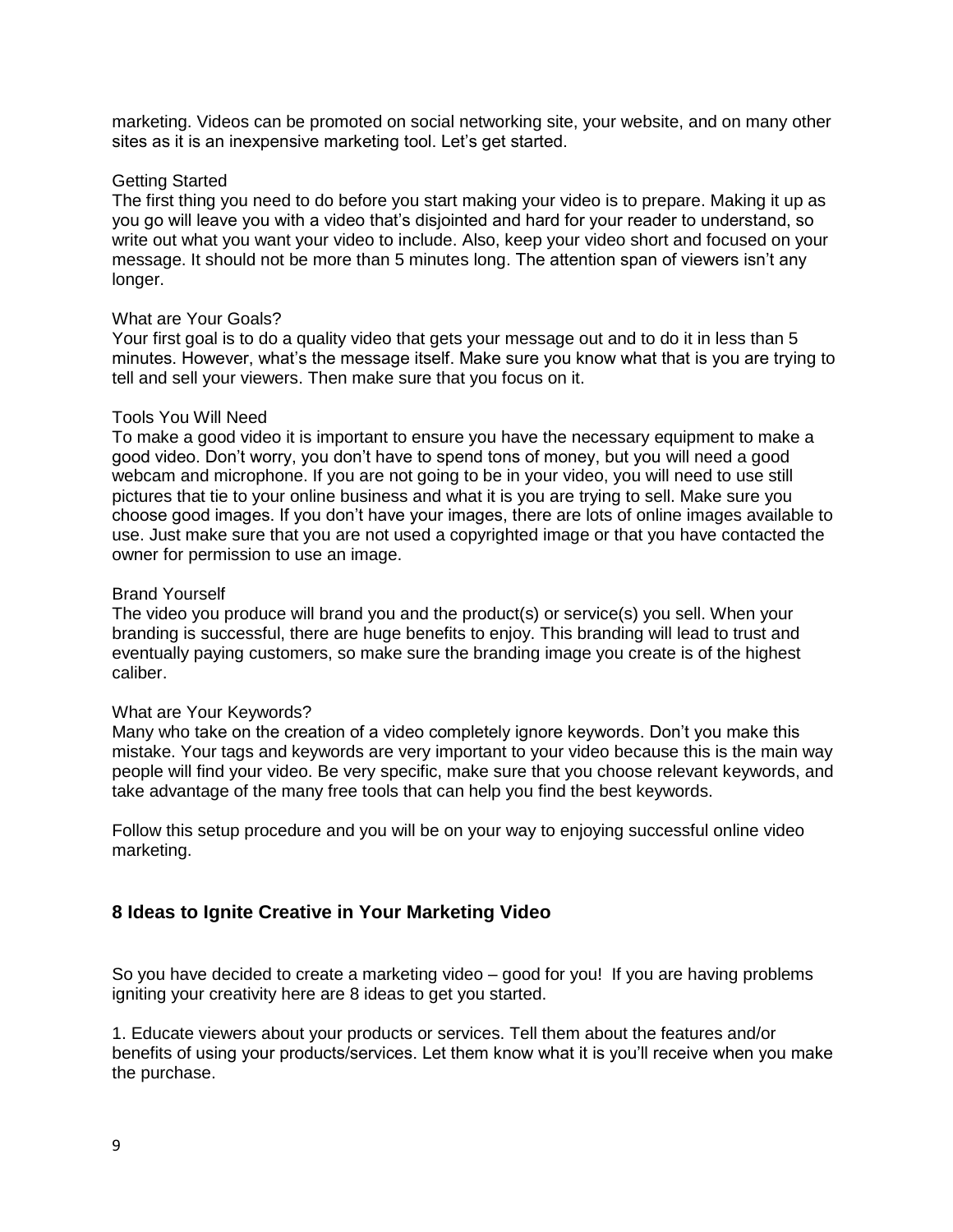2. Do product reviews. Take one of your products or services that would interest your market and do an in-depth review of its features, benefits, pros, and cons.

3. Grow your potential customer list. Create a video that encourages prospects to give you their name and email by giving them something such as a report, an e-book, a newsletter, a tutorial video, a webinar, etc. Determine what it is your prospects would find useful and design a giveaway around it.

4. Telling a story is a great way to get people to relate to you. Weave in lessons that your viewers can take away from it. You can talk about a past event that shaped who you've become, or how you run your business today.

5. Debunking myths in your industry and offering real examples to show why they are myths is a popular video topic. You will educate your viewers and put them on the road to facts.

6. Take your viewers out of the office in to your natural surroundings and behind the scenes. You could introduce your family if its appropriate. You can show your viewers what's meaningful to you. You could tie in some business secrets such as how to setup a business, etc. Take a little time to determine what is best behind the scenes to share.

7. Ask questions and then provide the answers. You could ask your viewers if they have any questions and then you could include them with the answers in your next video. These are great ways to start a conversation and start a discussion.

8. Discuss different case studies and the results of these case studies. You can show a case study of a customer who followed your directions, used your product, or used your service and the outcome. You could also read testimonials from some of your happy customers.

These eight ideas are a great way to get creative with your marketing videos, so why not get busy and start to reap the benefits.

# **5 Tips to Get You Started Making an Online Marketing Video**

If this is the first time creating an online marketing video, you might be feeling a little overwhelmed. Not to worry, before you know it, you will be a regular pro and creating all kinds of great movies. To get you started we want to share with you 5 tips to get you started.

## #1 Give Video a Try Right Now

The best tip anyone can give you is to simply give video a try right now. The idea of doing video can be daunting. Don't worry, there's no need for you to have professional equipment, expert editing skills, fancy scripts, or special software. You don't have to be super confident either. Just make a video of something relevant to your business. That's a great place to start.

## #2 Use Google Search for Your Story Line

If you are not ready to be the person on your video and you want to get your first video out there, why not use Google search results to pull up relevant results. If you want to be really creative, you can use Google blogs, maps, news, images, etc. It's a great way to provide the visual for your video when you are first starting out.

## #3 Have a Cheerleader for Your Company

You need someone that will'rah rah' your company, who will? Even when you have sales or marketing professionals on your team, they aren't always the best candidate to represent your company. Think for a minute about all of your staff. Who is the one who bring a smile to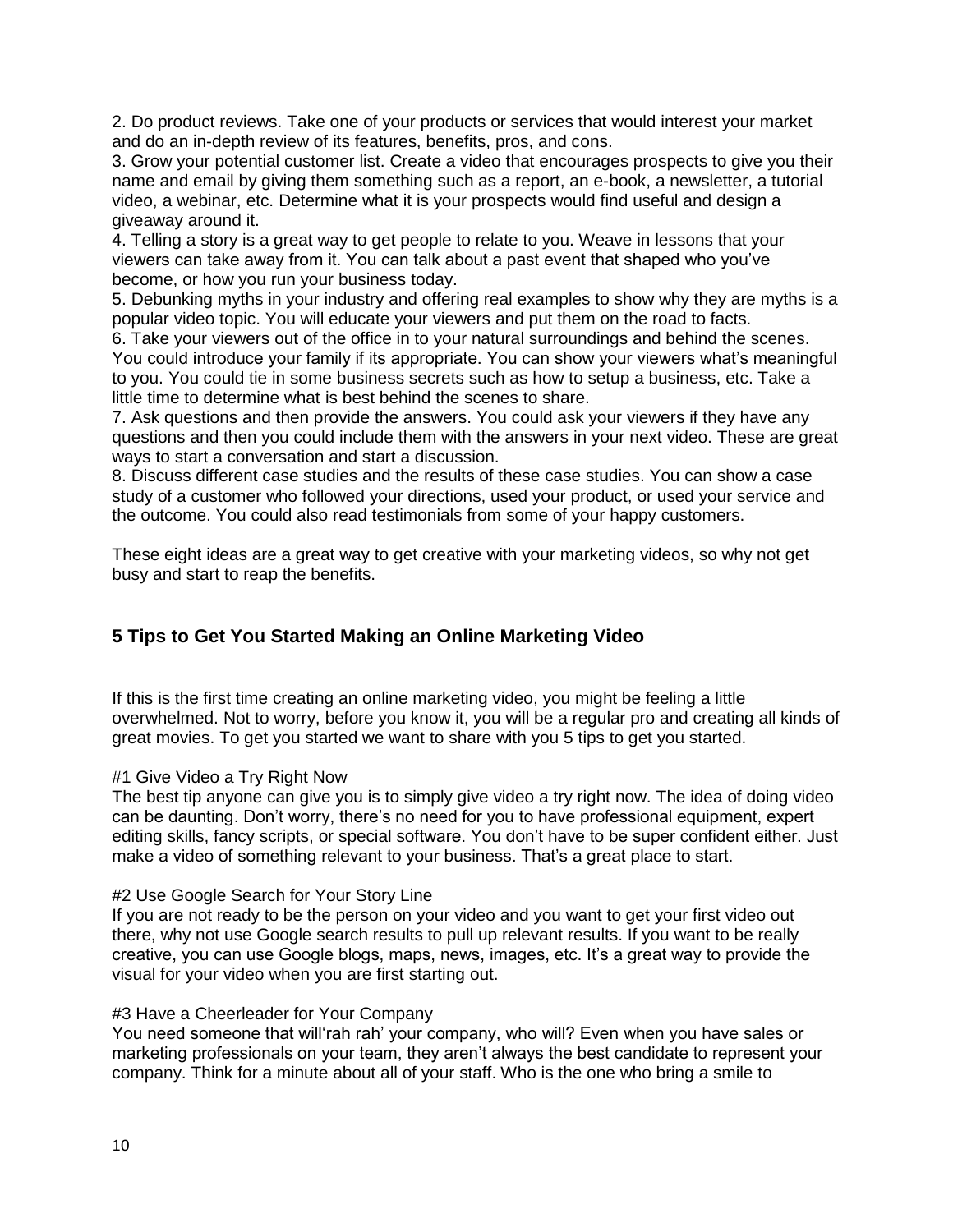everyone's face? Who is the one that's a natural in front of the camera? That's who should be the cheerleader for your company.

#### #4 Always be Transparent

If you want to succeed with your videos, you need to be authentic and transparent. Your visitors will know if you are not and they will abandon you for someone who is. Develop relationships with your visitors and build a community because that community can generate you a very nice income over time.

#### #5 Publish on a Regular Basis

Producing video can be a challenge but it is one of the best ways to increase you customer base and sales. One of the best tips I can share with you is to publish regularly. Start publishing today, and keep publishing. Don't worry, even if you are using your smartphone to do it, just get it done and get your video message out to the world.

## **Tips on How to Create Different Types of Videos**

There are all kinds of online marketing videos that you can create to bring in viewers and achieve what you want. Let's have a look at 6 great tips on how to create different types of videos.

#### #1 Create a Video Tutorial

This is an excellent way to create video content that will be searched for, found, and viewed. Many online users love step-by-step tutorials. It's easy to create tutorials. All you need is a webcam. Use software that allows you to create a complete quality video. These range from free to expensive. Camstudio is a free version available and Camtasia is just under \$300 but worth every penny. That's two of many.

#### #2 Show How to Use the Product

A marketing video should sell your vision while showing how to use your product. That's what's going to sell it to your viewers, so make sure you do a good job of demonstrating this.

#### #3 Respond to Your Customers With Video

When a consumer creates a video about your product whether to praise it, highlight features, or criticize it, you have an excellent opportunity to interact and engage that customer in conversation. You can thank them, expand on what they've highlighted, or change their mind.

#### #3 Take Advantage of What the Power of the Masses has to Offer

If you don't think the power of the masses exists just look at what happened when Doritos launched their Crash the Super Bowl campaign. Of course, if you are going to run a video contest it is going to take a lot of planning and perfect execution. There are plenty of different ways to bring the power of the masses on board.

#### #4 Run Your Own Video Contest

Take advantage of user generated content called UGC and create yourself a video marketing campaign for a video contest. Make sure you have well explained guidelines for your contestants.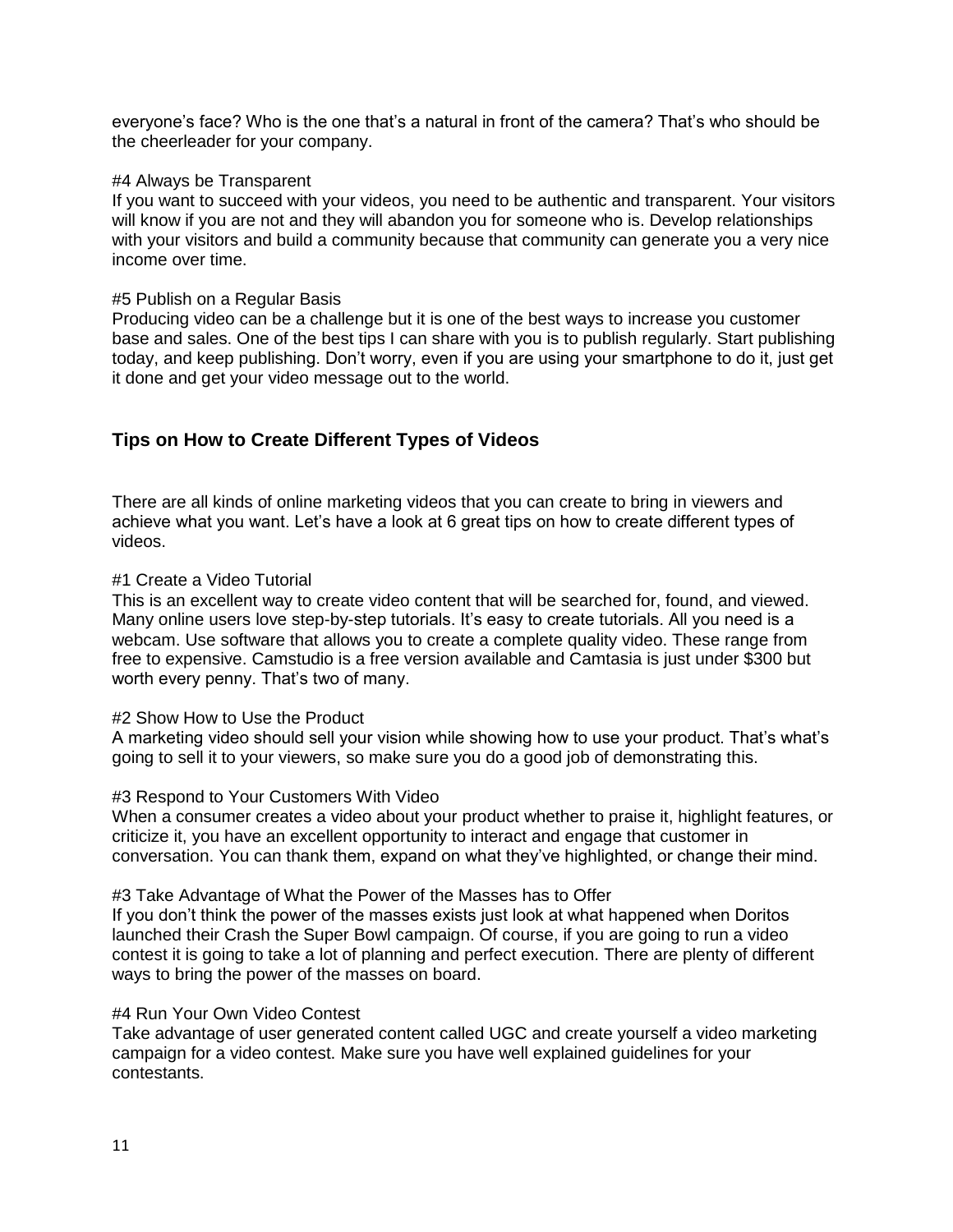#### #5 Create a Video Series

A single video is fine but if you create a video series then you are going to bring back a lot of your viewers who want to see the next video in the series. Plan each video to connect to the previous video. This is going to translate into more views, more likes, and more sales for you.

#### #6 Grow Your Email List Using Videos

To keep growing your business and keep your sales momentum going you need to build a list of people you can regularly contact through email. You can grow our email list by creating videos that encourage your viewers to get their free gift (report, newsletter, e-book) by providing you with their name and email address.

Great – now that you have 6 great tips on how to create different types of videos why not put them to work.

## **Basic Keyword Strategies for Your Online Marketing Video**

When it comes to keyword strategies, there is all kinds of information available online. But let's look at some of the basic keyword strategies you'll want to use with your online marketing videos to get the most out of them.

\* Use the text pages on your website as a map for Google. This will assist the search engines in figuring out what each of your videos is about. You should embed your videos into your text pages on your website that are relevant to the videos you have posted.

\* To optimize your YouTube videos, you need to make certain to keywords in your video tags, descriptions and titles.

\* You should target specific keyword phrases not just words. For example, rather than using 'cakes' as your keyword for your organic bakery, use 'cake with organic icing' for a higher chance of you showing up on the top of the search engine results.

\* Think carefully about what keywords would be best for your marketing video. Take advantage of the numerous keyword tools that are available. Many of them are free. Choosing good keywords is very important to your search engine placement.

\* Consider using keywords that are not as popular or that are misspelled. This can help increase your placement in the search engines and move you up the search engines. Of course, these should not be some obscure word that's only looked up once in awhile, as this will not be of any benefit. However, words like centre and center both are commonly looked up

Many online marketing video beginners overlook the importance of keywords not fully understanding that their title, short description, and tags are what are going to place them in the search engines and what are going to helps potential viewers find their video.

They become so focused on creating a good video they forget about the importance of keywords. Then they become frustrated and disappointed when they do not get the results they were hoping for. Don't let this be you. We've given you some basics on keywords. Many of you will have used keywords in your SEO work in articles and website content so you will be familiar with their role and their purpose. If you are completely new to keywords, this gives you a good start and there is plenty of information available online so you can learn more about keywords.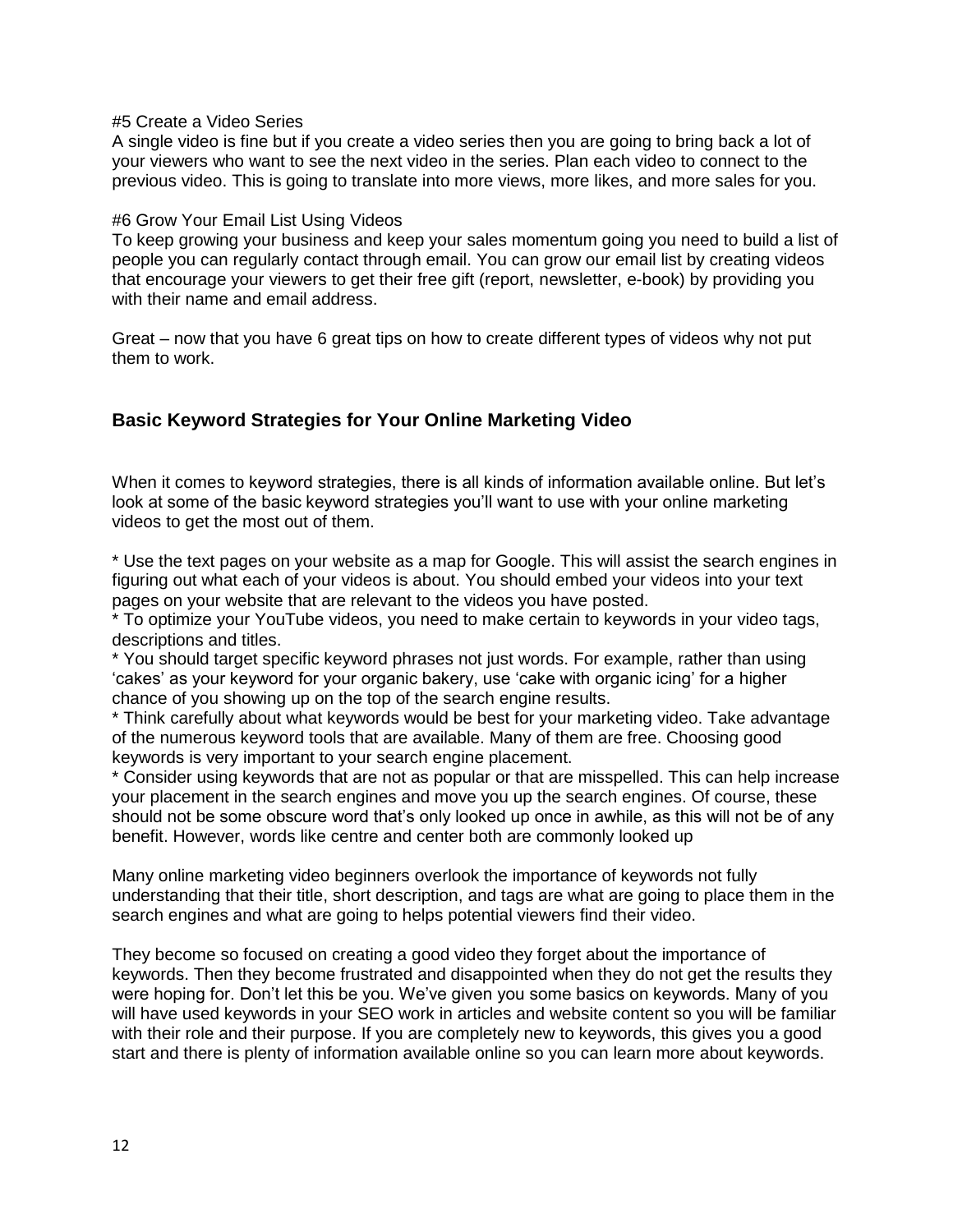Make your online marketing videos the success they should be by incorporating powerful keyword techniques.

## **Are You Ready to Make a Successful Marketing Video? Here are 5 Winning Tips You Need**

Online marketing videos are the rave right now. In fact, if you are an online marketer and you are not yet using video you need to get on board and take advantage of what it has to offer. If you want to make a successful marketing video, you'll want to check out these 5 winning tips that are sure to set you on the right path.

## #1 Define Who Your Audience Is

Before you start to create your script, before you decide what your video is going to look like, and certainly, before you start shooting your video, you need to determine who your audience is – who do you want to reach with your video. Are you trying to reach a certain age, a certain income bracket, a certain sex, etc. Knowing who your market is will help you to create a much better video because it will be targeted to the correct audience.

#### #2 Set One Goal

A common mistake is to define the audience and then create numerous goals that you want your video to achieve. The problem is that your video is too short to have more than one goal. So choose your single most important goal and focus on that. In Step #1, which is the top of your funnel, which brought in the targeted market, now in the middle of the funnel you need to engage them, and at the bottom of the funnel, you need to close. Create your video with this in mind. Now what is your goal?

## #3 Turn Another Successful Format Into a Video

If you have content that has been successful – perhaps blog posts, an article, a presentation – take it and turn it into a working script for a video. Practice by reading it aloud. Make little adjustments so that it sounds right when spoken. Share it with others to get their feedback and then when you are satisfied create your video.

## #4 It's Time to Record

You can record yourself using the script you've created – all you need is a webcam. Heck, you can use your iPhone if that's what you have for a video camera. Don't over think this. Playing the "if I only had" game is what stops us from producing, from moving forward, from being successful.

#### #5 Share Your Video

Once you have created your video you will want to share it on your website, blog, and place links on your social network connections. Get it out wherever you can and use your analytics to get the feedback and discover what was liked and what wasn't. Then you can adjust when you go to make your next one.

That's all there is to it. See there's no reason to be afraid. In no time at all with little equipment you too can make a successful marketing video.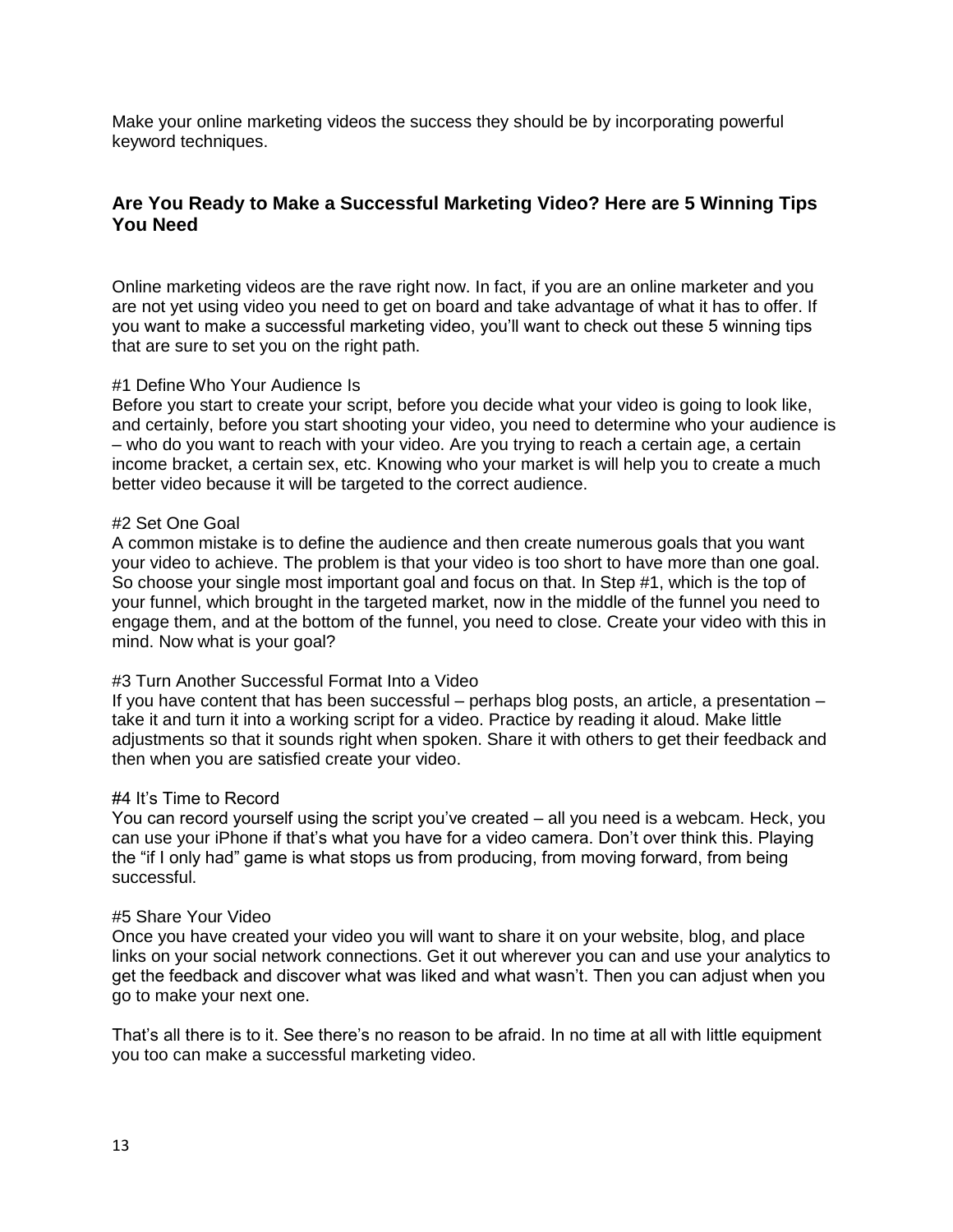# **5 Must Know Tips on How to Create Videos People Will Like**

If you are just entering the world of online marketing videos, you've put yourself in a great position, because videos are proving to be one of the best marketing tools around. However, when you are new to online marketing you will have plenty of questions, and one of the most common asked is how to create videos people will like. Let's look at 5 tips that you need to know.

## #1 Make Sure Your Videos Are Personal

If you want to better engage your viewers especially on your Facebook fan page make short, personal, impromptu videos. When we say short we mean under 90 seconds. Don't worry about it being perfect. These are not training videos, how to videos, etc. These are just short personal videos designed to get you to talk directly with your fans to build trust.

## #2 Always be First

Always be first. Be the first to bring news, be the first to address a topic, be the first to bring new technology to your viewers… you get the idea. When you are the first you get more views – it's really that simple. Promote your video every way you can – on your website, Facebook, Twitter, Google +, etc. You can really rack up the likes this way and that can help your video place better, which means more people see it and more likes happen – this is the vicious circle you want to be on!

## #3 Be Inspired

Online videos are everywhere these days. In fact, it's becoming hard to find something that's interesting and new. It can be tough to find a catchy topic, to find a new perspective. Here are some ideas on brainstorming for new video ideas.

\* Take advantage of the YouTube comment search, which offers a real time search.

\* Take advantage of the YouTube suggest to get a glimpse into the behavior of video viewers

\* Use advanced search operators that YouTube offers such as wildcard and synonym

## #4 Get in on the Action

Be quick to grab your viewers attention by getting into action. Make sure you jump right in and don't waste a lot of time with introductions. Quickly say who you are, your company name, and the purpose of the video; then get to it. Captivate your viewers right from the beginning.

## #5 Plan Your Opening and Closing

Your opening or greeting and your closing or call to action need special attention to make sure that they are effective and create what you need. Your greeting needs to be short and to the point telling the viewer who you are and your company name. Your closing or call to action needs to be effective in order to get your viewers to do what you want, otherwise they could be lost forever.

# **3 Ways to Get People to Like Your Marketing Videos**

If you've decide the time has come to create online marketing videos, you are making a wise business decision. For your videos to be successful there is lots for you to learn, but for now we are going to show you 3 simple, but powerful ways, to get people to like your marketing videos. Let's get started.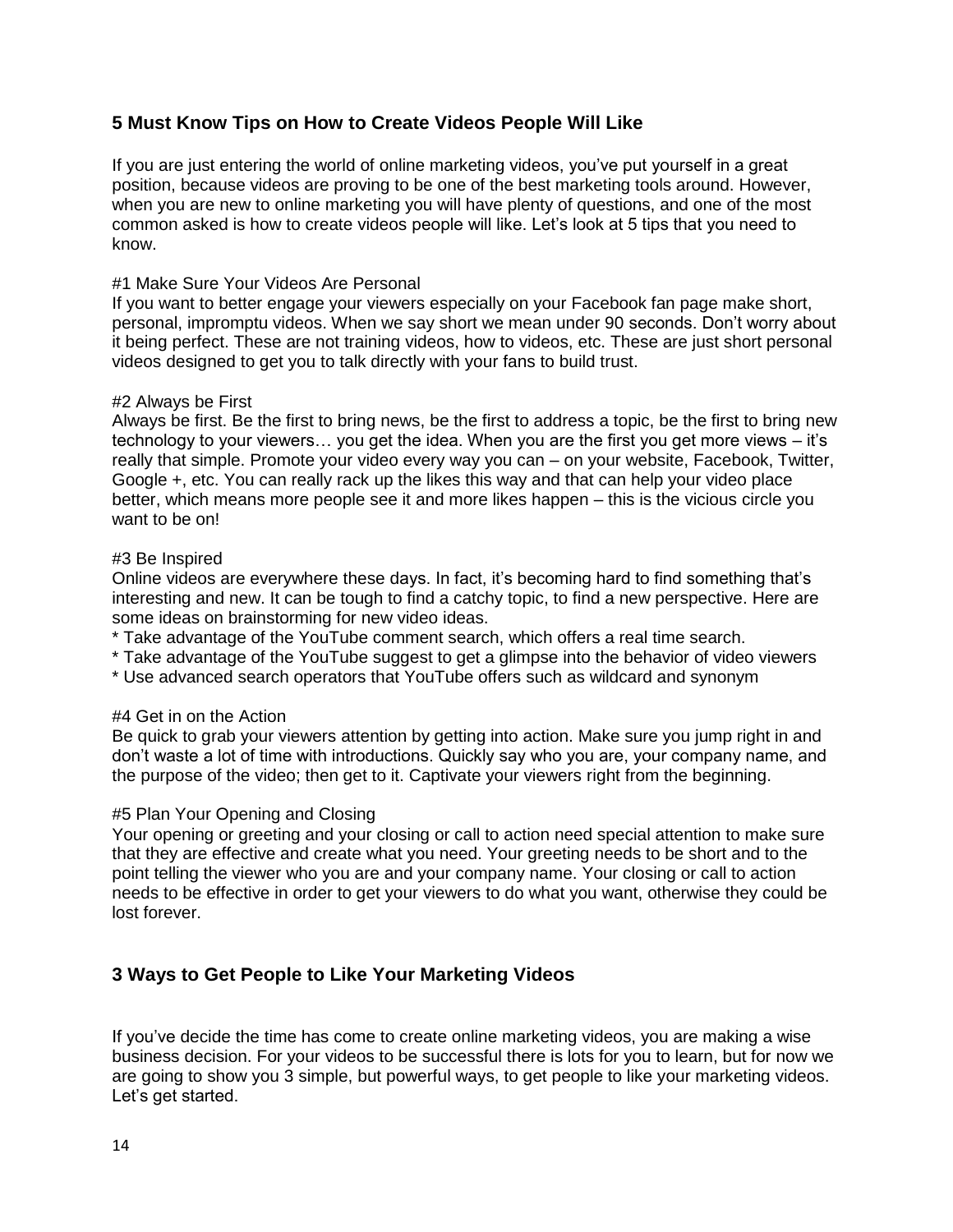## #1 Jump Into Action Right Away

If you want to grab your viewers attention you won't want to be dragging things and don't waste time as this will weaken the focus and you will lose your visitors. Instead, jump into action right away. Immediately communicate a message through action. Captivate your viewer's attention by planning your opening scene like you were creating a movie.

## #2 Plan What Your Greeting and Closing Scripts Will Look Like

The most successful marketing videos will feel like an unprompted conversation. However, the difference between a good video and a superior video is just two things – the opening and the closing. Start with a greeting, introduce yourself and give the name of your business. How you end your video is very important. This is another chance to tell your viewers your business name and you need a call to action that will get the reaction you want from your viewers. For example, 'click here to sign up for our newsletter,' or 'visit our website for more information.'

## #3 Make it a Surprise and Fun

Do something that is unexpected. Surprise your viewers and make sure you keep it fun. An example, that has been used quite often, because it is so good, is done by Rockstar Video Game. Their video starts with a baby sitting on a sofa watching his dad play Rockstar. The baby then reaches for the guitar and plays an incredible guitar riff leaving his parents amazed and shocked.

This video is an excellent example of taking your marketing video to an entirely new level. When you are putting together your online marketing video don't be afraid to think outside the box and see what you can do to keep your visitors talking and sharing your video, because it's good, it gives them a surprise and they think it's fun enough to share.

There you have it – three great ways to get people to like your online marketing video and share it with others. Make the most of this powerful tool!

# **3 Must Know Tips for Creating Marketing Videos With Others**

If you are new to creating online marketing videos, you are going to quickly reap the benefits especially if you include others in the videos. Here are 3 must know tips for creating marketing videos with others.

## #1 Make Sure You Include Others

The best way to make the most out of your marketing videos is to include other people. These people will become marketers of your product(s) or service(s). Video is powerful because unlike other mediums video lets you connect at the core. Video is much more interesting and effective. You can engage the powers of being using shout out videos that send out a little love, interviews, and the sharing of ideas.

For example, you might do interviews of some of your customers, asking them about the product, what they like about it, what they don't like, how they use it, etc. If you are selling a product that's designed for your customers to resell and make money then you could have them do a testimonial about the money they are making off the program.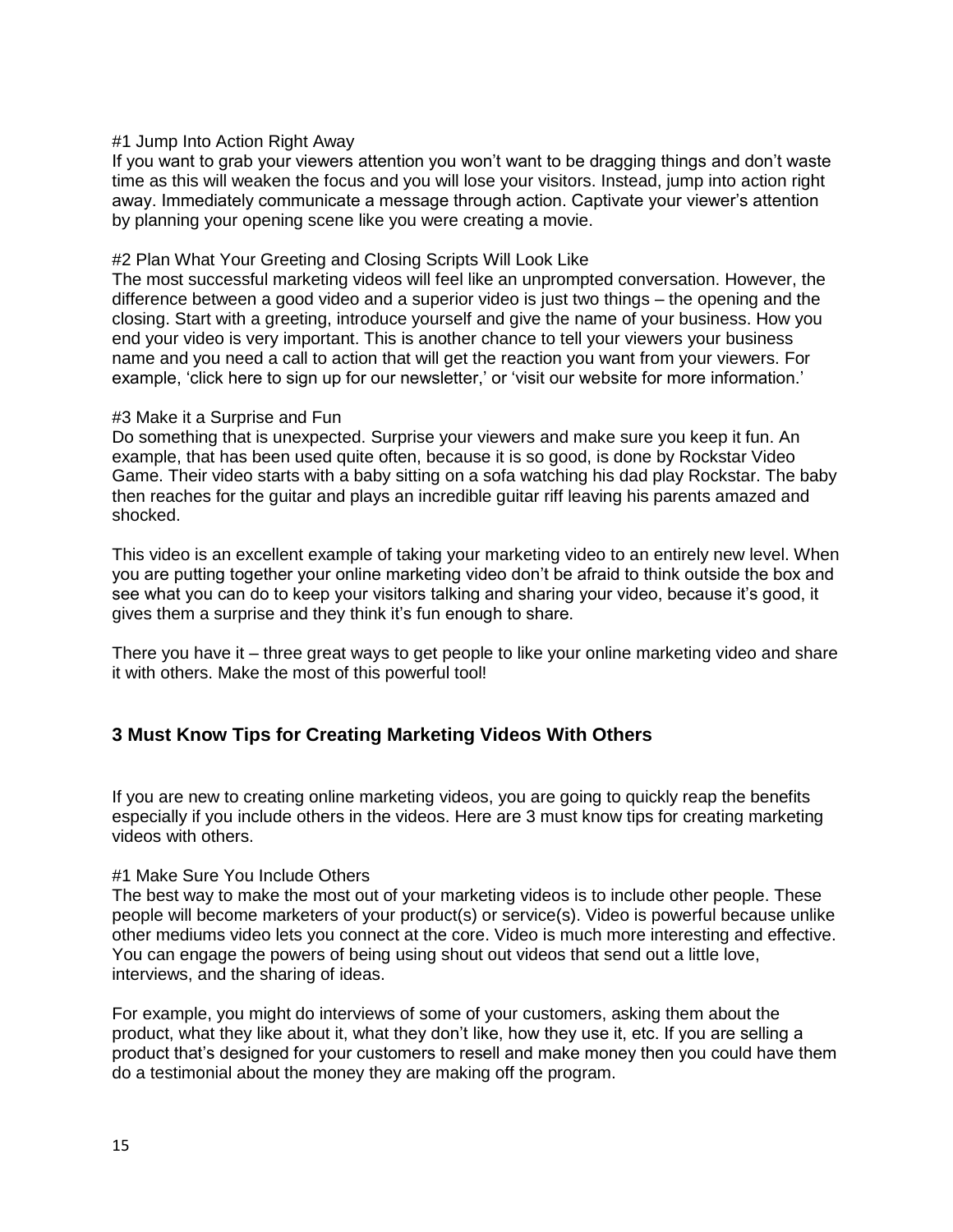#### #2 Collaboratively Create Compelling Content

Online marketing videos are an excellent way to create collaborative compelling content. Share your thoughts in a conversation format, or share your experiences with someone else. This will make it a lot more fun and more interesting for your viewers. In addition, everyone that is participating will share the content with others expanding your video's reach. This is one of the most popular video formats so why not give it a try and see how successful this type of video content is for you.

#### #3 Interview Experts at Trade Shows

Getting other industry experts in addition to yourself is a great way to increase your viewers. It allows you to create content based on your expertise and the expertise of another person. Trade shows happen in almost every area so you should be able to find one in your neighborhood if you are just patient. If you haven't got a trade show then think outside the box and look for an expert in a local store. Many times the expert you connect with will share the video link, which in turn will drive more traffic to Facebook, Twitter, Google +, YouTube, etc., and to your website also.

Make the most out of your marketing videos by posting them in as many places as possible. The more sites you place the video links on the more views and the more likely that you will grow your viewer base.

## **2 Powerful Ways to Make the Most of Your Video Marketing**

Video marketing is a powerful tool. In fact, it is one of the most powerful marketing tools around. If you are a beginner to online video marketing, you are going to want to read this to discover how to get the most out of your video marketing.

## Make Sure Your Audio Equipment is up for the Challenge

Making a great marketing video doesn't need to cost a lot, but the one thing you do want to do is buy decent audio equipment. If your camera has the audio built in then you need to make sure that you are no more than three feet from the microphone so that everything you say can be heard.

Always test and adjust until you find the optimum setting. Your viewers will forgive a lot of things but they will not forgive audio that they cannot understand.

## Optimize Your Video for the Best SEO Results

Make sure that your marketing video will be found by the search engines. It is not as easy for the search engines to crawl video as it is text so you will need to make sure you use a couple of keywords in your title and then use matching keywords in the title tag. You should also submit a video sitemap, which will create an index of videos that are on your site, making Google's job a little easier.

YouTube search algorithms are not the same as Google search algorithms. Here are five tips to help you get the most out of your SEO.

1. Create an engaging video title with SEO in mind

2. Make sure you use your keywords in the title, video description, and keyword tags